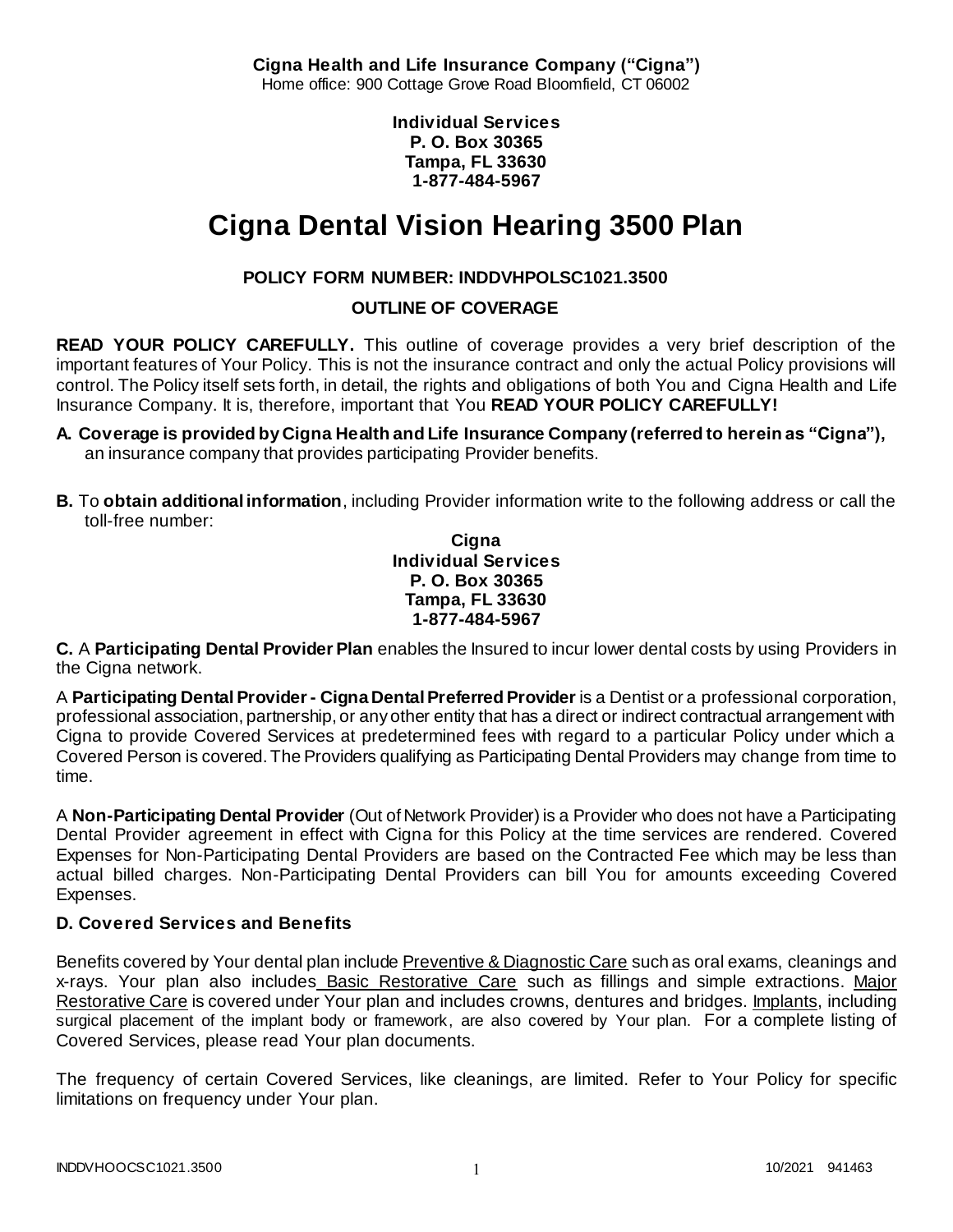#### **Benefit Schedule**

The benefits outlined in the table below show the payment percentages for Covered Expenses **AFTER** any applicable Deductibles have been satisfied unless otherwise stated.

# **CIGNA DENTAL, VISION, AND HEARING INSURANCE** *The Schedule*

#### **For You and Your Dependents**

#### **The Schedule – Dental Benefits**

If You select a Participating Dental Provider, Your cost will be less than if You select a Non-Participating Dental Provider.

#### **Emergency Services**

The Benefit Percentage payable for Emergency Services charges made by a Non-Participating Dental Provider is the same Benefit Percentage as for Participating Dental Provider Charges. Dental Emergency services are required immediately to either alleviate pain or to treat the sudden onset of an acute dental condition. These are usually minor procedures performed in response to serious symptoms, which temporarily relieve significant pain, but do not effect a definitive cure, and which, if not rendered, will likely result in a more serious dental or medical complication.

#### **Dental Deductibles**

Dental Deductibles are expenses to be paid by You or Your Dependent. Dental Deductibles are in addition to any Coinsurance. Once the Dental Deductible maximum in The Schedule has been reached You and Your family need not satisfy any further dental deductible for the rest of that year.

#### **Participating Dental Provider Payment**

Participating Dental Provider services are paid based on the Contracted Fee agreed upon by the provider and Cigna.

**Non-Participating Dental Provider Payment** Non-Participating Dental Provider services are paid based on the Contracted Fee.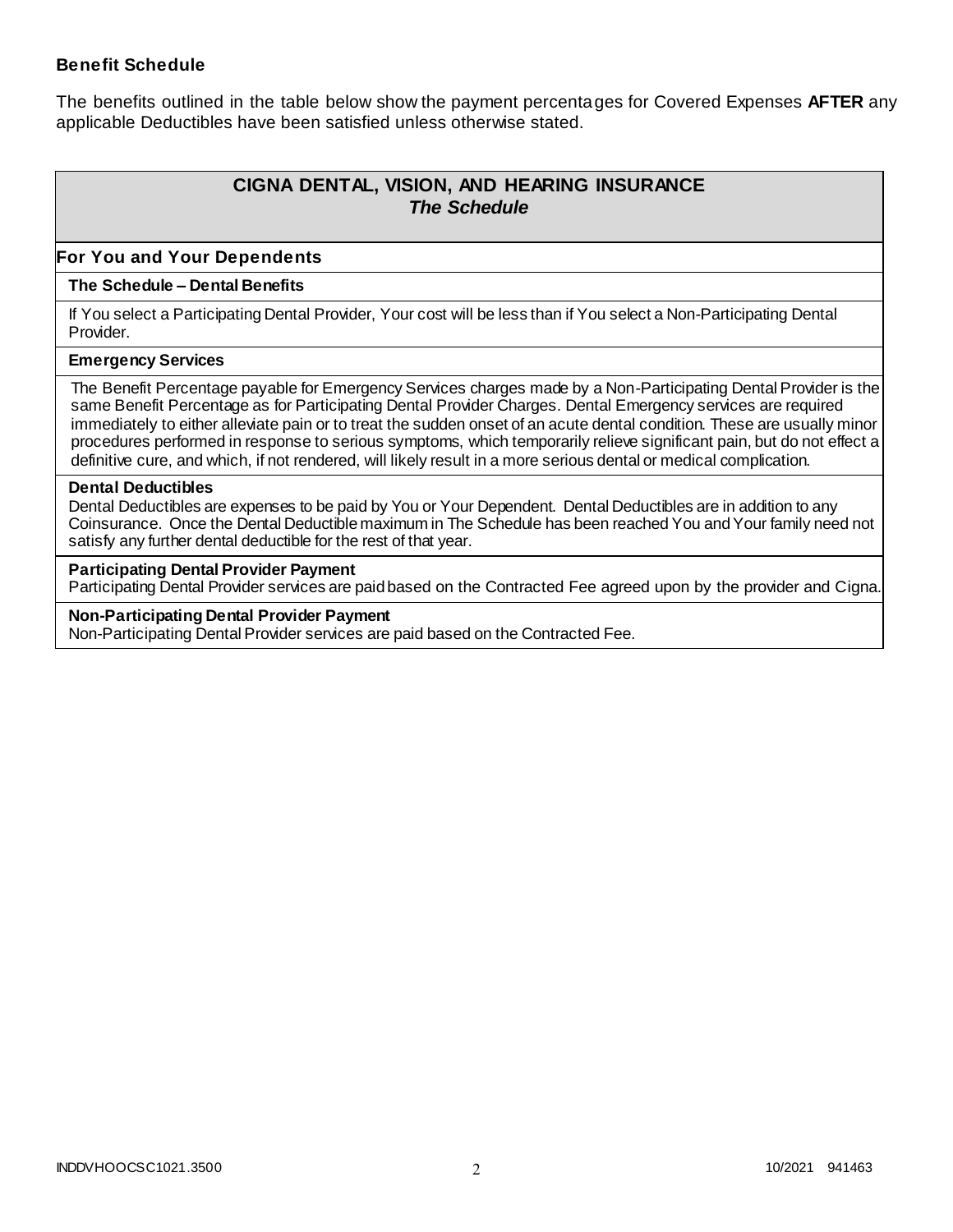| DENTAL BENEFIT HIGHLIGHTS                                                                                                                                                                                                                                                 |                                                  |
|---------------------------------------------------------------------------------------------------------------------------------------------------------------------------------------------------------------------------------------------------------------------------|--------------------------------------------------|
| Classes I, II, III, IX<br><b>Calendar Year Maximum</b>                                                                                                                                                                                                                    | \$2,500 per person                               |
| <b>Class IX Lifetime Maximum</b>                                                                                                                                                                                                                                          | \$2,000 per person                               |
| <b>Calendar Year Dental Deductible</b>                                                                                                                                                                                                                                    |                                                  |
| Individual                                                                                                                                                                                                                                                                | \$100 per person                                 |
|                                                                                                                                                                                                                                                                           | Not Applicable to Class I                        |
| <b>Class I</b>                                                                                                                                                                                                                                                            | The Percentage of Covered Expenses the Plan Pays |
| Preventive Care<br>Oral Exams<br>Routine Cleanings<br>Routine X-rays<br>Non-Routine X-rays<br><b>Fluoride Application</b><br><b>Sealants</b><br>Space Maintainers (non-orthodontic)<br>Emergency Care to Relieve Pain                                                     | 100%                                             |
| <b>Class II</b>                                                                                                                                                                                                                                                           | The Percentage of Covered Expenses the Plan Pays |
| <b>Basic Restorative</b><br>Fillings<br>Surgical Extraction of Impacted Teeth<br>Oral Surgery, Simple Extractions<br>Relines, Rebases, and Adjustments<br>Repairs - Bridges, Crowns, and Inlays<br>Repairs - Dentures                                                     | 80% after dental deductible                      |
| <b>Class III</b>                                                                                                                                                                                                                                                          | The Percentage of Covered Expenses the Plan Pays |
| <b>Major Restorative</b><br>Crowns / Inlays / Onlays<br>Root Canal Therapy / Endodontics<br><b>Minor Periodontics</b><br><b>Major Periodontics</b><br>Oral Surgery, All Except Simple Extractions<br>Prosthesis Over Implant<br>Anesthetics<br>Dentures<br><b>Bridges</b> | 50% after dental deductible                      |
| <b>Class IX</b>                                                                                                                                                                                                                                                           | The Percentage of Covered Expenses the Plan Pays |
| Implants                                                                                                                                                                                                                                                                  | 50% after plan deductible                        |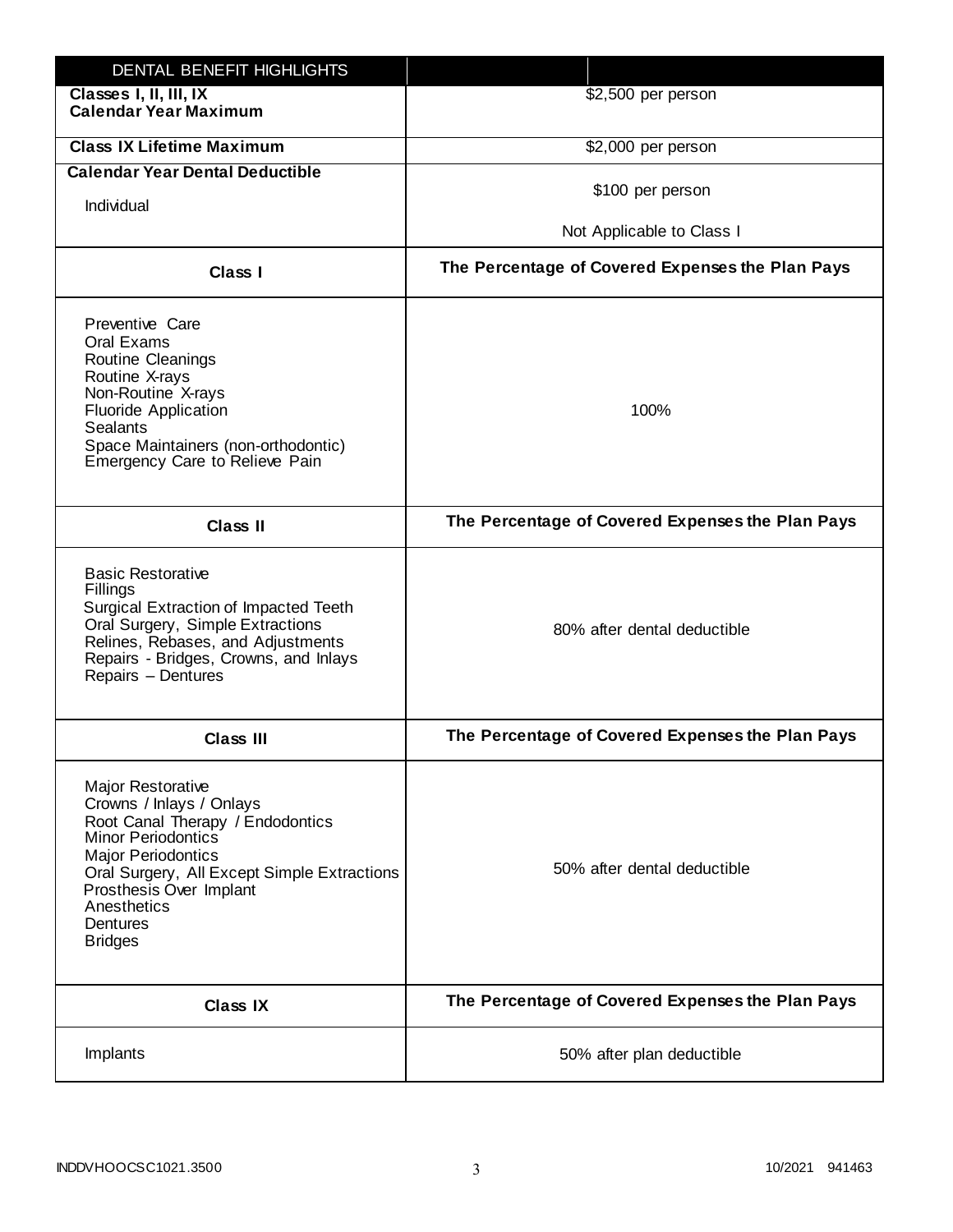| The Schedule - Vision Benefits                                                                  |                                                                                          |
|-------------------------------------------------------------------------------------------------|------------------------------------------------------------------------------------------|
| VISION BENEFIT HIGHLIGHTS                                                                       |                                                                                          |
| Eye Examinations, including refraction                                                          | The plan pays 90% of expenses, not to exceed a \$100 calendar<br>year maximum per person |
| Materials (corrective eyeglasses or contact<br>lenses, including fittings and follow-up visits) | \$300 calendar year maximum per person                                                   |

| The Schedule - Hearing Benefits                             |                                        |
|-------------------------------------------------------------|----------------------------------------|
| <b>HEARING BENEFIT HIGHLIGHTS</b>                           |                                        |
| <b>Hearing Examinations</b>                                 | \$50 calendar year maximum per person  |
| Materials (Hearing Aids, including fittings<br>and repairs) | \$700 calendar year maximum per person |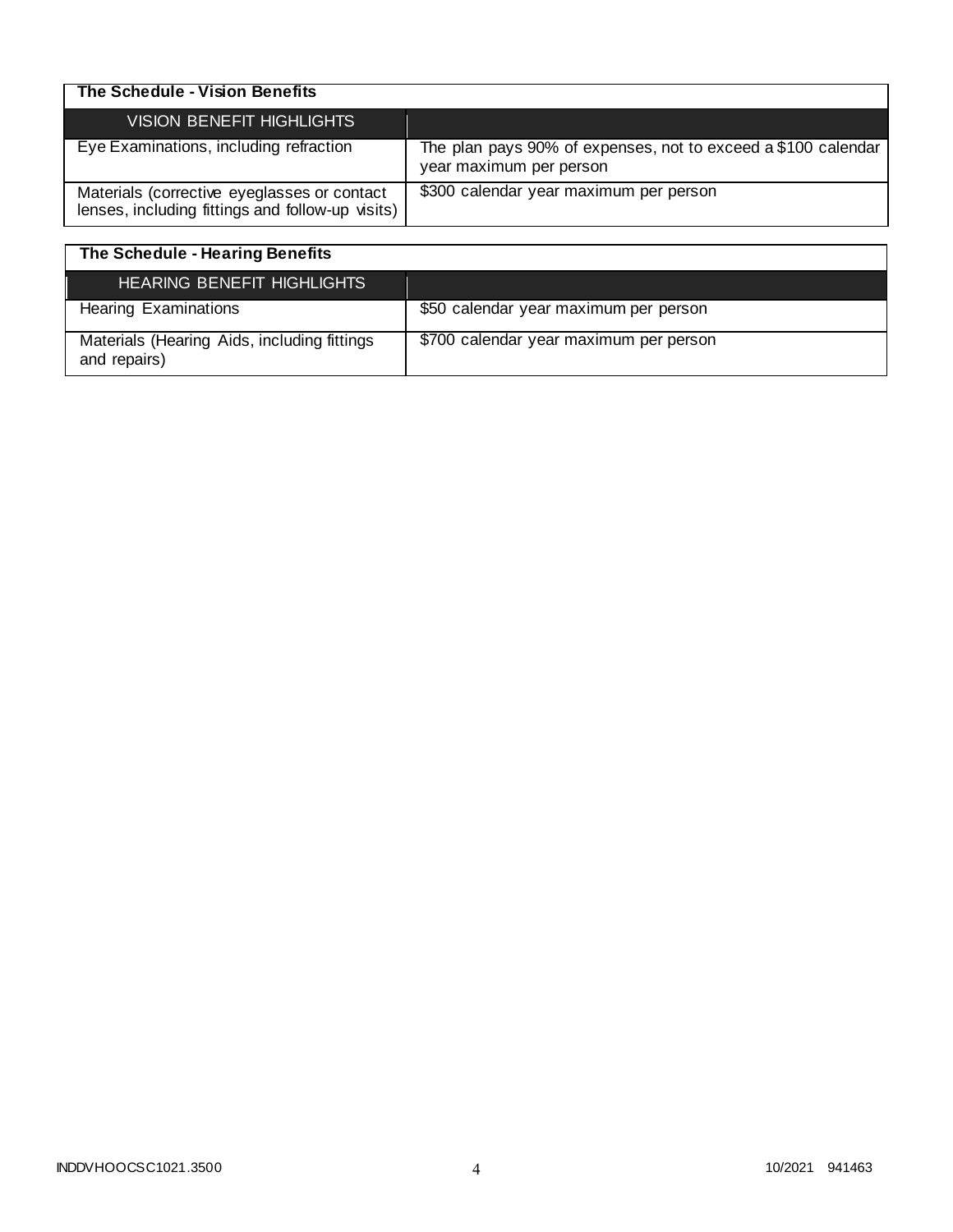# **Waiting Periods**

A Covered Person may access their dental, vision, and hearing benefit insurance once he or she has satisfied the following waiting periods:

- There is no waiting period for Class I or II dental benefits or for vision and hearing benefits.
- After 6 consecutive months of coverage dental benefits will increase to include the list of Class III procedures.
- After 12 consecutive months of coverage dental benefits will increase to include the list of Class IX procedures.

## **Missing Teeth Limitation**

There is no payment for replacement of teeth that are missing when a person first becomes insured. This payment limitation no longer applies after 24 months of continuous coverage.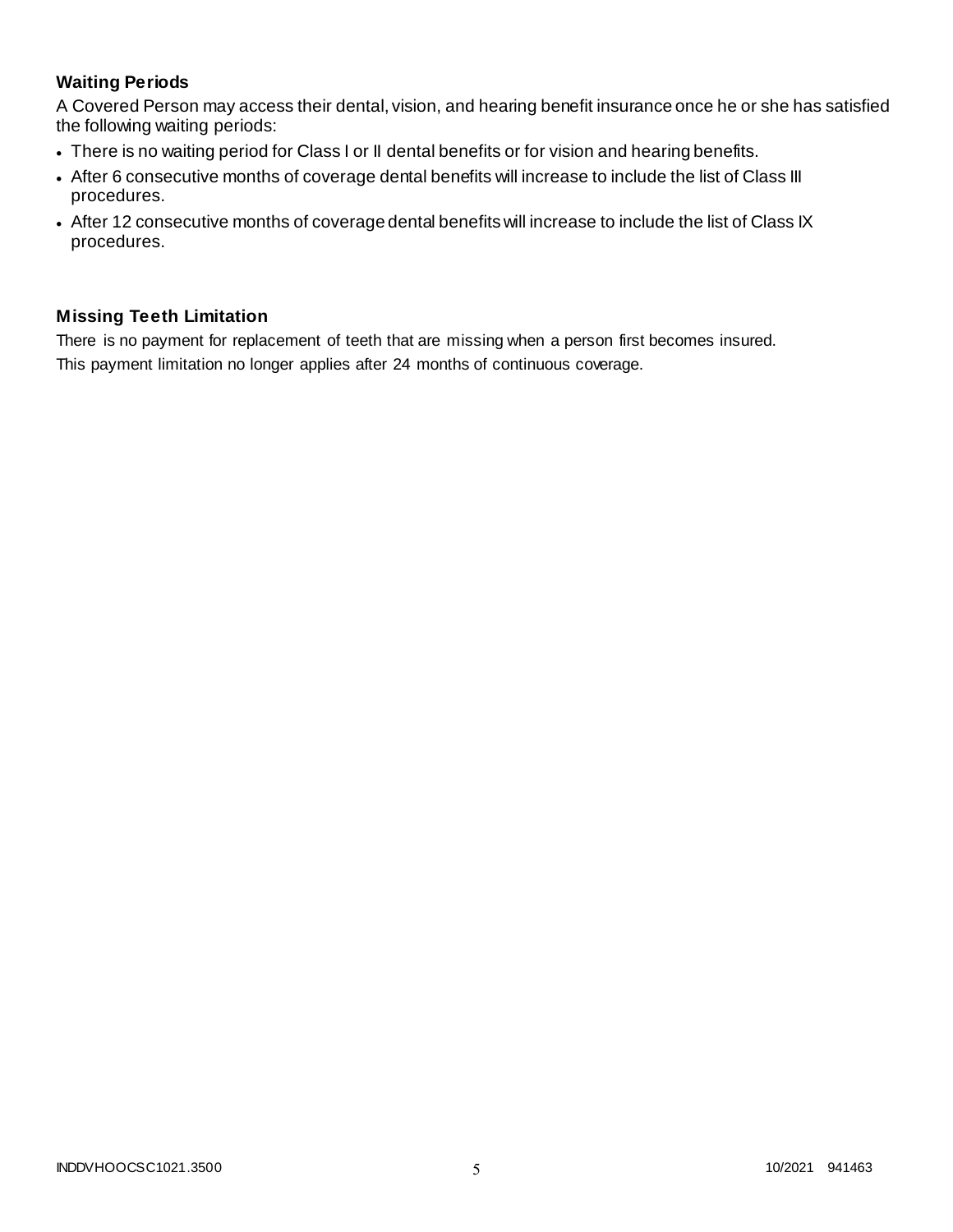# **E. Insured's Financial Responsibility**

The Insured is responsible for paying the monthly or quarterly premium on a timely basis. The Insured is also responsible to pay Providers for charges that are applied to the Deductibles, Coinsurance, and any amounts charged by Non-Participating Dental Providers in excess of the Contracted Fee. In addition, any charges for Medically Necessary and/or Dentally Necessary items that are excluded under the Policy are the responsibility of the Insured.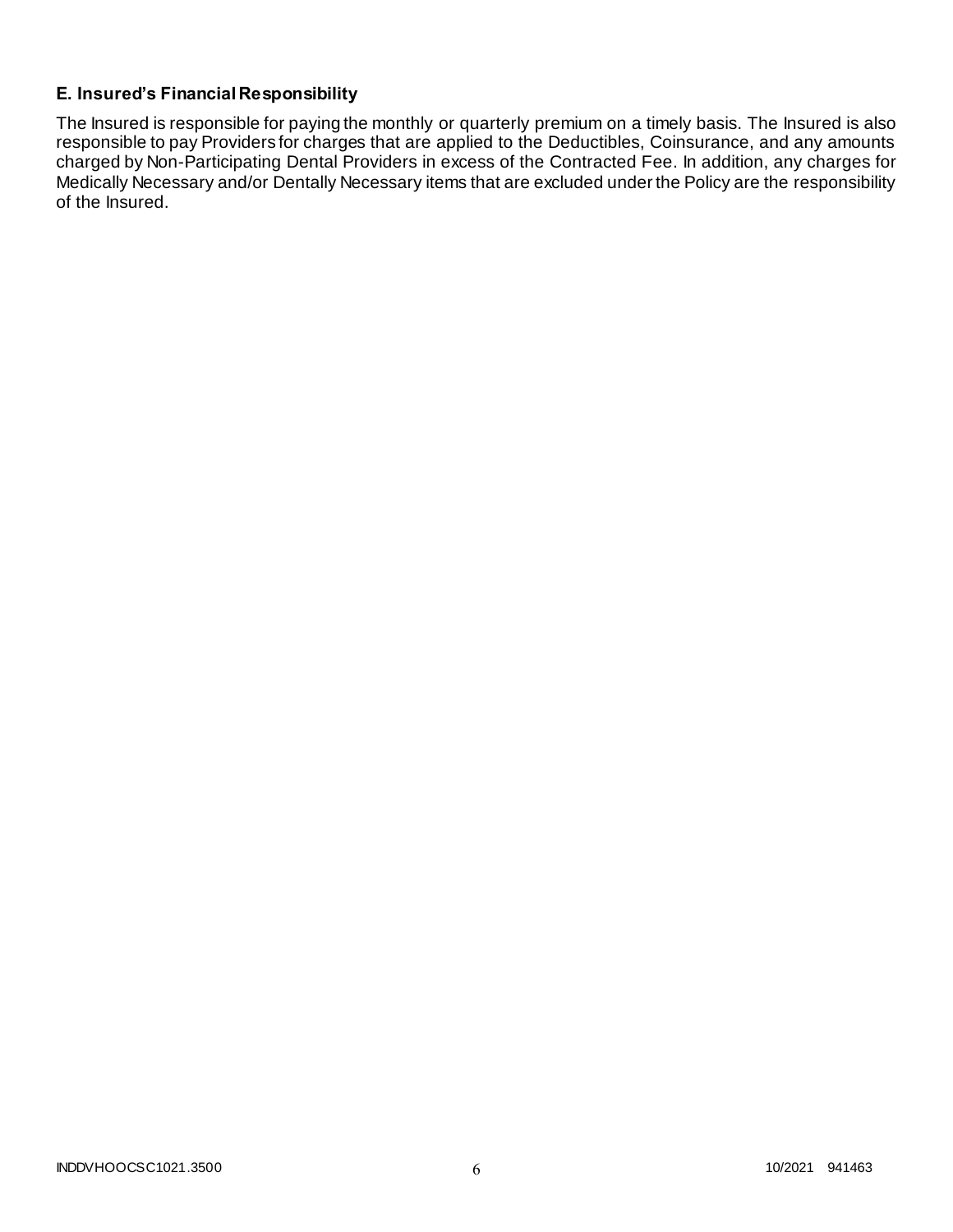# **F. Exclusions and Limitations: What Is Not Covered By This Policy**

# **Expenses Not Covered**

Covered Expenses will not include, and no payment will be made for:

- procedures which are not included in the list of Covered Dental Services, Covered Vision Services, or Covered Hearing Services;
- cone beam imaging;
- instruction for plaque control, oral hygiene and diet;
- core build-ups;
- veneers;
- precious or semi-precious metals for crowns, bridges and abutments;
- restoration of teeth which have been damaged by erosion, attrition or abrasion;
- bite registrations; precision or semi-precision attachments; or splinting;
- orthodontic treatment, except for the treatment of cleft lip and cleft palate;
- general anesthesia or intravenous sedation, when used for the purposes of anxiety control or patient management is not covered; may be considered only when medically or dentally necessary and when in conjunction with covered complex oral surgery;
- athletic mouth guards;
- services performed solely for cosmetic reasons;
- personalization or decoration of any dental device or dental work;
- replacement of an appliance per benefit guidelines;
- services that are deemed to be medical in nature;
- services and supplies received from a hospital;
- prescription drugs;
- plano lenses;
- VDT (video display terminal)/computer eyeglass benefit;
- medical or surgical treatment of the eyes;
- any type of corrective vision surgery, including LASIK surgery, radial ketatonomy (RK), automated lamellar keratoplasty (ALK), or conductive keratoplasty (CK);
- Orthoptic or vision training and any associated supplemental testing;
- any eye examination, or any corrective eyewear, required by an employer as a condition of employment;
- safety eyewear;
- sub-normal vision aids or non-prescription lenses;
- Magnification or low vision aids not shown as covered in the Schedule of Vision Coverage;
- Assistive Listening Devices (ALDs);
- medical and/or surgical treatment of the internal or external structures of the ear, including but not limited to Cochlear implants;
- Hearing Aids not prescribed by a Licensed Hearing Care Professional;
- ear protective devices or plugs;
- Hearing Aids maintenance/service contracts, ear molds and other miscellaneous repairs;
- Hearing Aids purchased online or over the counter (OTC); or
- Disposable Hearing Aids.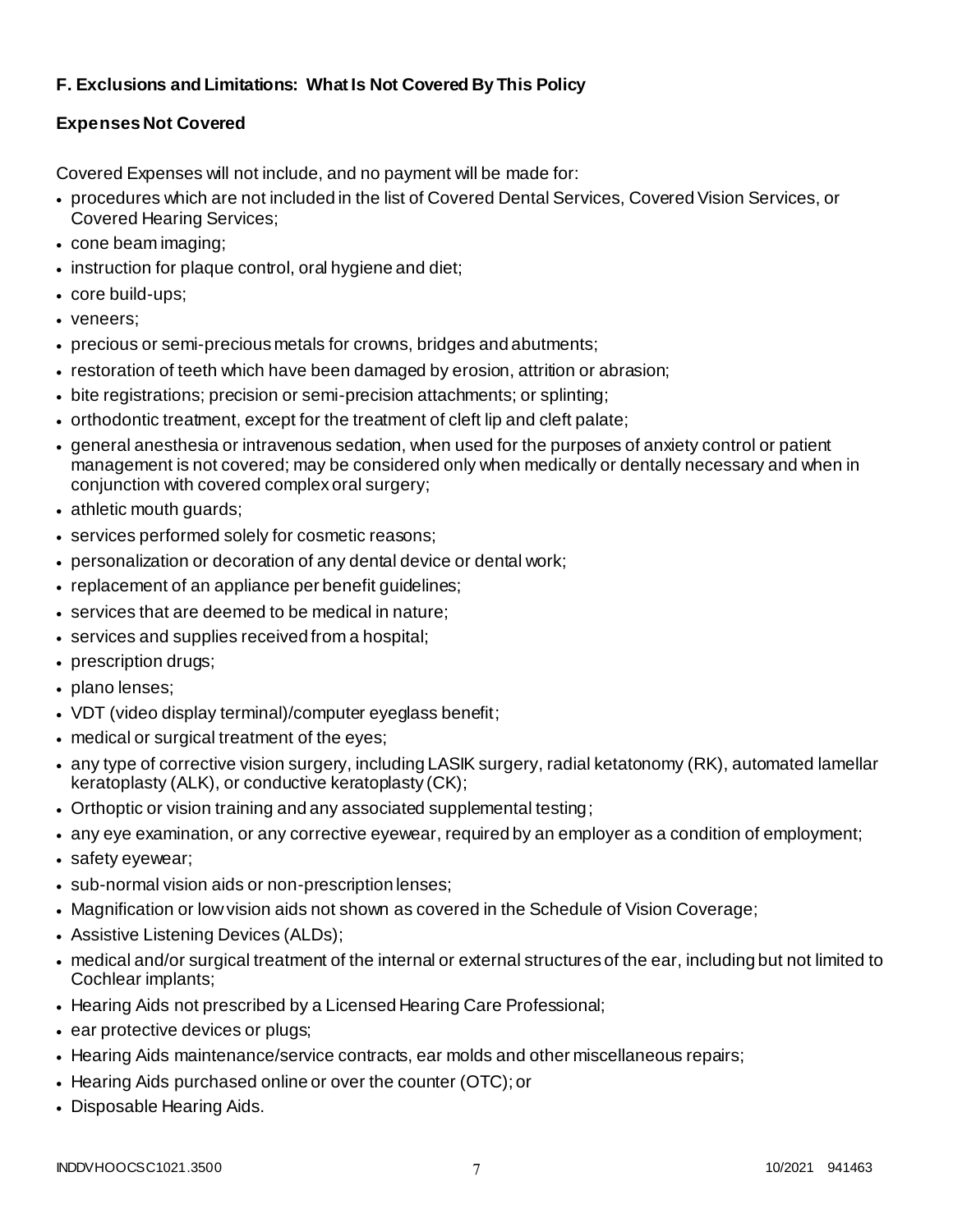#### **General Limitations**

No payment will be made for expenses incurred for You or any one of Your Dependents:

- For services not specifically listed as Covered Services in this Policy;
- For services or supplies that are not Medically Necessary;
- For services received before the Effective Date of coverage;
- For services received after coverage under this Policy ends;
- For services for which You have no legal obligation to pay or for which no charge would be made if You did not have insurance coverage;
- For Professional services or supplies received or purchased directly or on Your behalf by anyone, including a Provider, from any of the following:
	- Yourself or Your employer;
	- a person who lives in the Covered Person's home, or that person's employer;
	- a person who is related to the Covered Person by blood, marriage or adoption, or that person's employer;
- for or in connection with an Injury arising out of, or in the course of, any employment for wage or profit;
- for or in connection with a Sickness which is covered under any workers' compensation or similar law;
- for charges made by a Hospital owned or operated by or which provides care or performs services for, the United States Government, if such charges are directly related to a condition which occurred while serving in the military or an associated auxiliary unit (if coverage is suspended for an Insured during military service, upon receipt of written request, We will provide a refund of premium on a pro rata basis);
- services or supplies received due to an act of war, declared or undeclared while serving in the military or an associated auxiliary unit;
- to the extent that payment is unlawful where the person resides when the expenses are incurred;
- for charges which the person is not legally required to pay;
- for charges which would not have been made if the person had no insurance;
- to the extent that billed charges exceed the rate of reimbursement as described in the Schedule;
- for charges for unnecessary care, treatment or surgery;
- to the extent that You or any of Your Dependents is in any way paid or entitled to payment for those expenses by or through a public program, other than Medicaid;
- for or in connection with experimental procedures or treatment methods not approved by the American Dental Association or the appropriate dental specialty society;
- Procedures that are a covered expense under any other plan which provides dental, vision, or hearing benefits;
- To the extent that benefits are paid or payable for those expenses under the mandatory part of any auto insurance policy written to comply with a "no-fault" insurance law or an uninsured motorist insurance law. Cigna will take into account any adjustment option chosen under such part by You or any one of Your Dependents.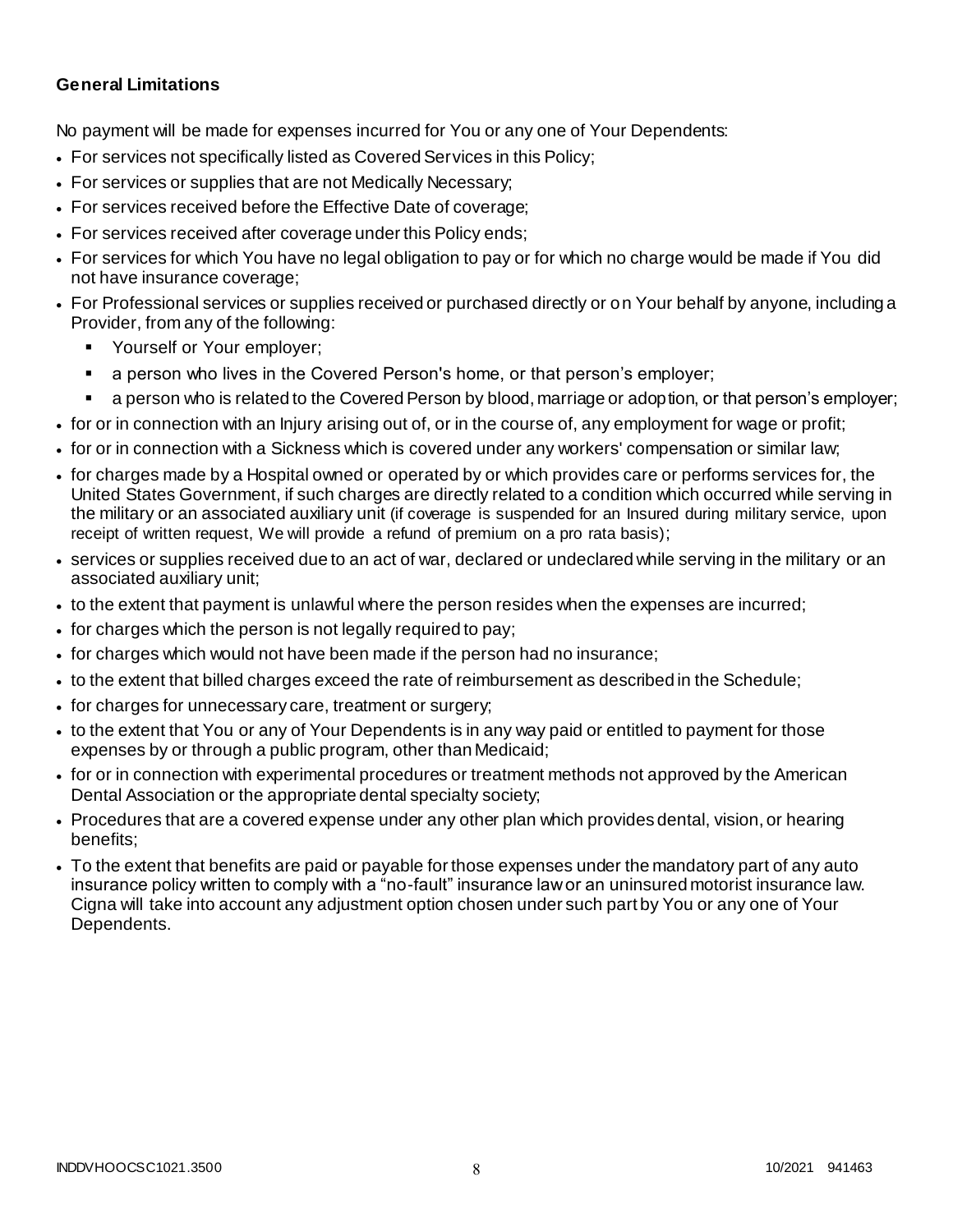### **G. Predetermination of Dental Benefits Program**

Predetermination of Benefits is a voluntary review of a Dentist's proposed treatment plan and expected charges. It is not preauthorization of service and is not required.

The treatment plan should include supporting pre-operative x-rays and other diagnostic materials as requested by Cigna's dental consultant. If there is a change in the treatment plan, a revised plan should be submitted.

Cigna will determine covered dental expenses for the proposed treatment plan. If there is no Predetermination of Benefits, Cigna will determine covered dental expenses when it receives a claim.

Review of proposed treatment is advised whenever extensive dental work is recommended when charges exceed **\$500**.

Predetermination of Benefits is not a guarantee of a set payment. Payment is based on the services that are actually delivered and the coverage in force at the time services are completed.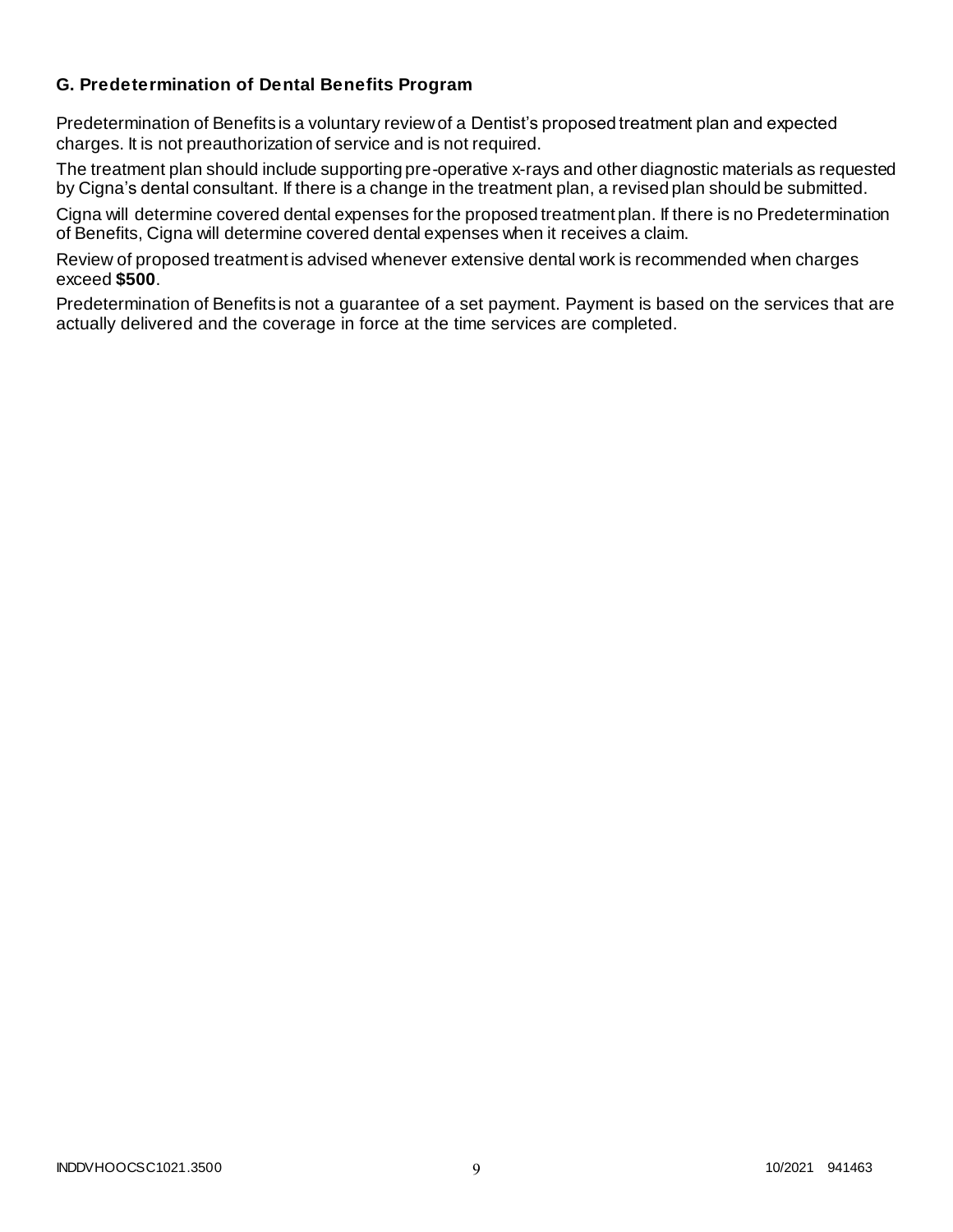#### **H. General Provisions**

## **WHEN YOU HAVE A COMPLAINT OR AN APPEAL**

For the purposes of this section, any reference to "You," "Your" or "Yourself" also refers to a representative or provider designated by You to act on Your behalf, unless otherwise noted.

We want You to be completely satisfied with the care You receive. That is why We have established a process for addressing Your concerns and solving Your problems.

#### **Start with Member Services**

We are here to listen and help. If You have a concern regarding a person, a service, the quality of care, or contractual benefits, You can call Our toll-free number and explain Your concern to one of Our Customer Service representatives. You can also express that concern in writing. Please call or write to Us at the following:

Customer Services Toll-Free Number or address on mycigna.com, explanation of benefits or claim form

We will do Our best to resolve the matter on Your initial contact. If We need more time to review or investigate Your concern, We will get back to You as soon as possible, but in any case within 30 days. If You are not satisfied with the results of a coverage decision, You can start the appeals procedure.

#### **Appeals Procedure**

Cigna has a two step appeals procedure for coverage decisions. To initiate an appeal, You must submit a request for an appeal in writing within 365 days of receipt of a denial notice. You should state the reason why You feel Your appeal should be approved and include any information supporting Your appeal. If You are unable or choose not to write, You may ask to register Your appeal by telephone. Call or write to Us at the toll-free number or address on Your Benefit Identification card, explanation of benefits or claim form.

#### **Level One Appeal**

Your appeal will be reviewed and the decision made by someone not involved in the initial decision. Appeals involving Medical Necessity or clinical appropriateness will be considered by a health care professional.

For level one appeals, We will respond in writing with a decision within 30 calendar days after We receive an appeal for a postservice coverage determination. If more time or information is needed to make the determination, We will notify You in writing to request an extension of up to 15 calendar days and to specify any additional information needed to complete the review.

If You are not satisfied with Our level-one appeal decision, You may request a level-two appeal.

#### **Level Two Appeal**

If You are dissatisfied with Our level one appeal decision, You may request a second review. To start a level two appeal, follow the same process required for a level one appeal.

Most requests for a second review will be conducted by the Appeals Committee, which consists of at least three people. Anyone involved in the prior decision may not vote on the Committee. For appeals involving Medical Necessity or clinical appropriateness, the Committee will consult with at least one Dentist reviewer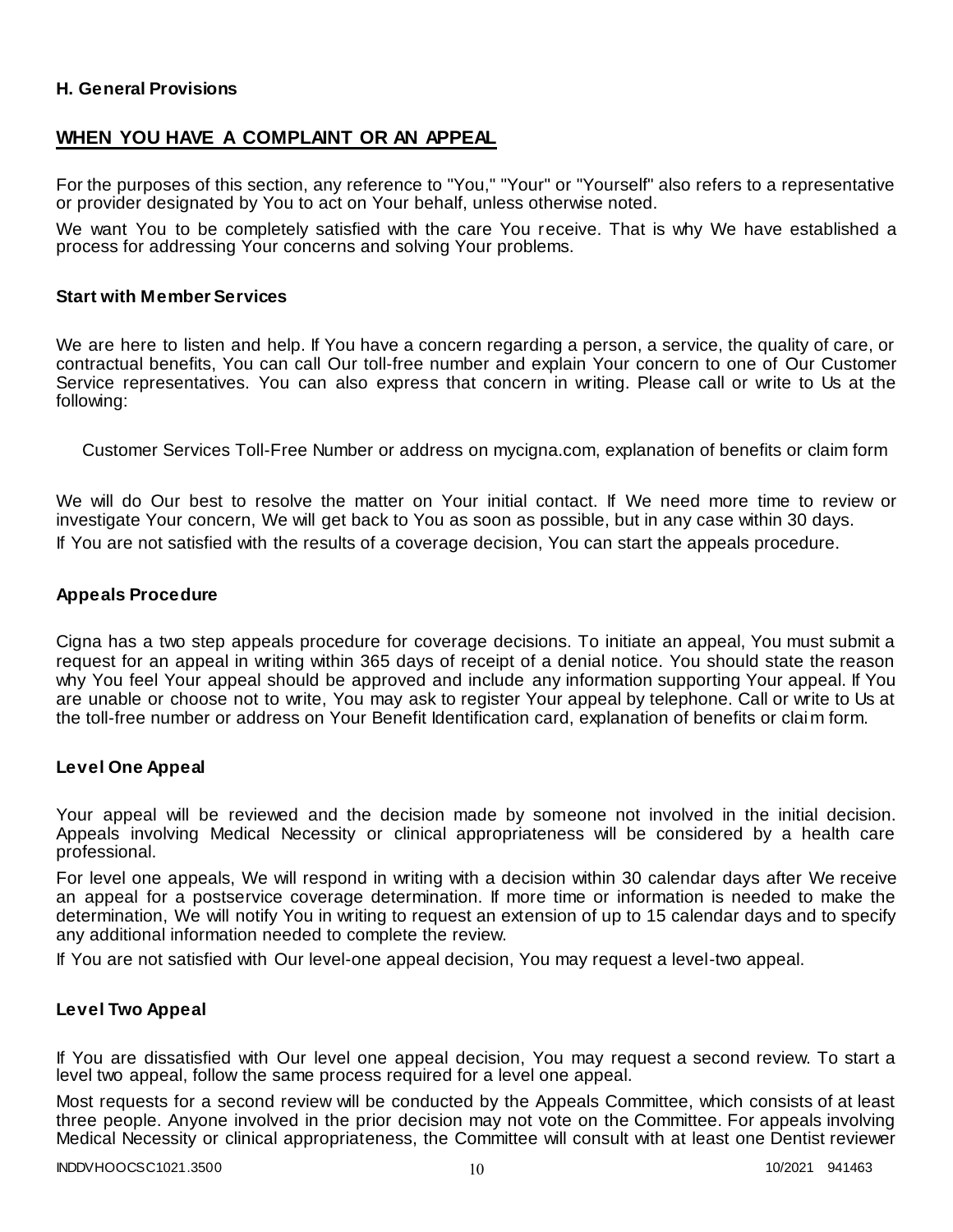in the same or similar specialty as the care under consideration, as determined by Cigna's Dentist reviewer. You may present Your situation to the Committee in person or by conference call.

For level two appeals We will acknowledge in writing that We have received Your request and schedule a Committee review. For postservice claims, the Committee review will be completed within 30 calendar days. If more time or information is needed to make the determination, We will notify You in writing to request an extension of up to 15 calendar days and to specify any additional information needed by the Committee to complete the review. You will be notified in writing of the Committee's decision within five working days after the Committee meeting, and within the Committee review time frames above if the Committee does not approve the requested coverage.

#### **Notice of Benefit Determination on Appeal**

Every notice of an appeal decision will be provided in writing or electronically and, if an adverse determination, will include:

- (1) the specific reason or reasons for the denial decision;
- (2) reference to the specific Policy provisions on which the decision is based;
- (3) a statement that the claimant is entitled to receive, upon request and free of charge, reasonable access to and copies of all documents, records, and other Relevant Information as defined;
- (4) upon request and free of charge, a copy of any internal rule, guideline, protocol or other similar criterion that was relied upon in making the adverse determination regarding Your appeal, and an explanation of the scientific or clinical judgment for a determination that is based on a medical necessity, experimental treatment or other similar exclusion or limit.

#### **Relevant Information**

Relevant Information is any document, record, or other information which was relied upon in making the benefit determination; was submitted, considered, or generated in the course of making the benefit determination, without regard to whether such document, record, or other information was relied upon in making the benefit determination; demonstrates compliance with the administrative processes and safeguards required by federal law in making the benefit determination; or constitutes a statement of policy or guidance with respect to the plan concerning the denied treatment option or benefit or the claimant's diagnosis, without regard to whether such advice or statement was relied upon in making the benefit determination.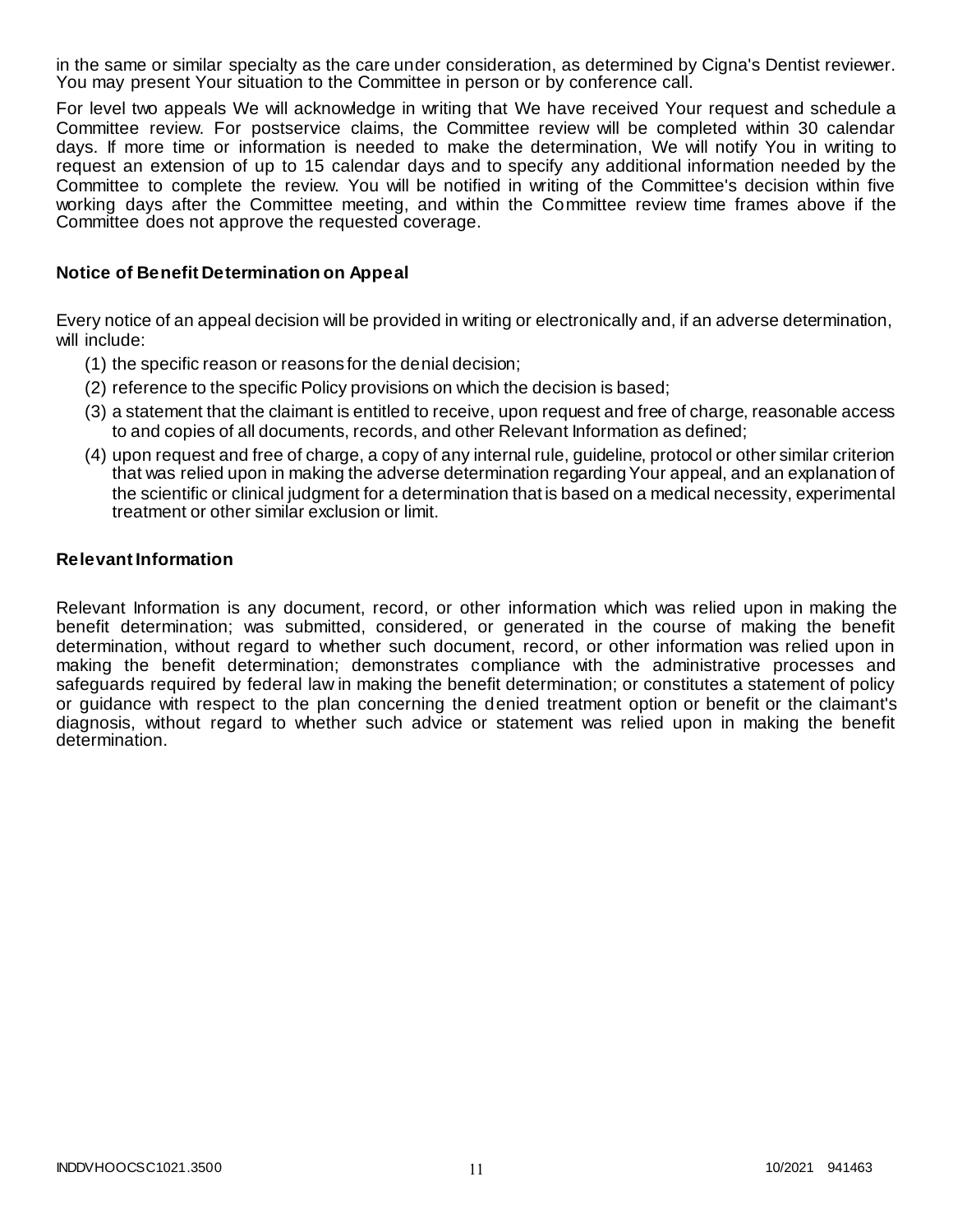# **I. Participating Dental Providers**

Cigna will provide a current list of Dentists currently participating with Cigna and their locations to each Covered Person upon request.

To verify if a Dentist is currently participating with Cigna and is accepting new Cigna Insureds, the Covered Person should visit Our website at mycigna.com.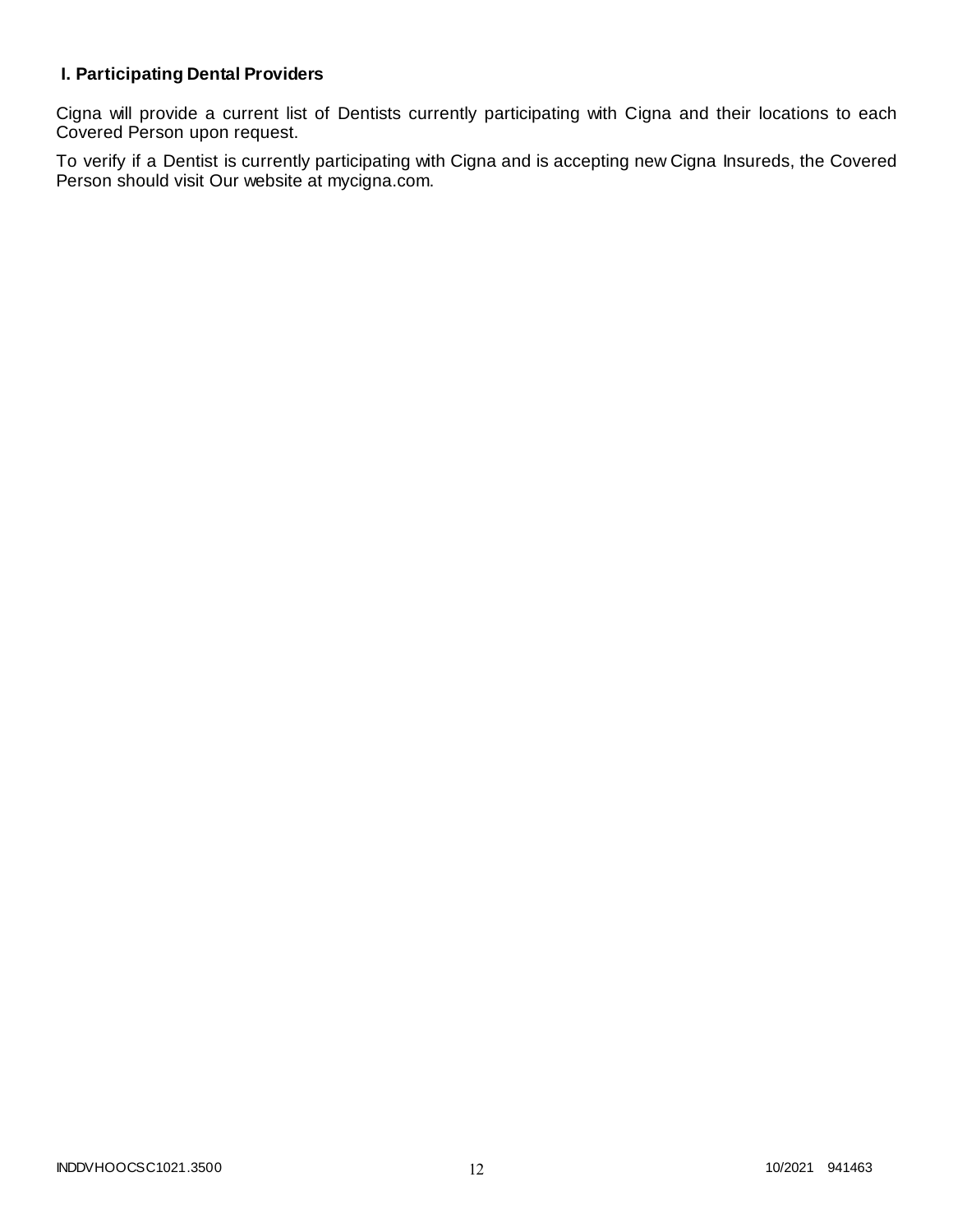#### **J. Renewability, Eligibility, and Continuation**

1. The Policy will renew except for the specific events stated in the Policy. Cigna may change the premiums of the Policy with 60 days written notice to the Insured. However, Cigna will not refuse to renew or change the premium schedule for the Policy on an individual basis, but only for all Insureds in the same class and covered under the same Policy as You.

2. The individual plan is designed for residents of South Carolina who are not enrolled under or covered by any other group or individual health coverage. You must notify Cigna of all changes that may affect any Covered Person's eligibility under the Policy.

3. You or Your Dependent(s) will become ineligible for coverage:

- When premiums are not paid according to the due dates and grace periods described in the premium section.
- With respect to Your Spouse, Domestic Partner, or partner to a Civil Union: when the Spouse is no longer married to the Insured or when the union is dissolved.
- With respect to You and Your Family Member(s): when You no longer meet the requirements listed in the Conditions of Eligibility section.
- The date the Policy terminates.
- When the Insured no longer lives in the Service Area.

4. If a Covered Person's eligibility under this Plan would terminate due to the Insured's death, divorce or if other Dependents would become ineligible due to age or no longer qualify as dependents for coverage under this Plan; except for the Insured's failure to pay premium, the Covered Person's insurance will be continued if the Covered Person exercising the continuation right notifies Cigna and pays the appropriate monthly premium within 60 days following the date this Policy would otherwise terminate. Any waiting periods in the new Plan will be considered as being met to the extent coverage was in force under this Plan.